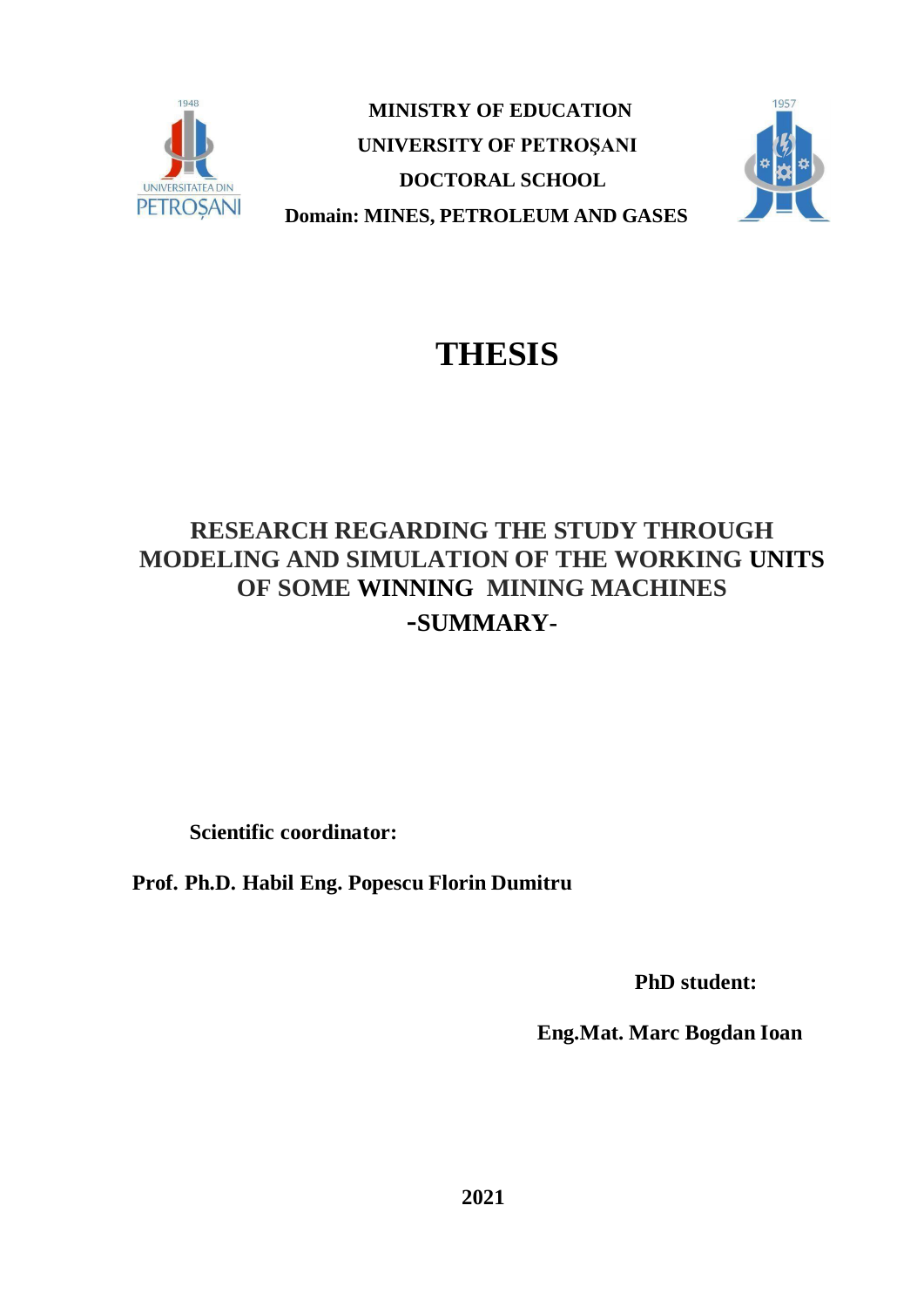#### TABLE OF CONTENTS

#### INTRODUCTION

#### CHAPTER 1

#### CHARACTERISTICS OF MECHANICAL COAL CUTTING

- 1.1 Coal cutting regime for mechanical cutting
- 1.2 The random nature of the cutting bit loads
- 1.3 Analysis of the chip removal regime under the action of mining tools

**Conclusions** 

#### CHAPTER 2

#### RESEARCH ON THE KINEMATICS AND DYNAMICS OF SINGLE BUCKET **EXCAVATORS**

- 2.1 General considerations on single bucket excavators
- 2.2 Coordinate transformations
- 2.3 Elementary homogeneous transformation matrix
- 2.4 Composition of transformations
- 2.5 The transformation of Denavit Hartenberg
- 2.6 Kinematic analysis of 3D manipulators
- 2.7 Positional kinematics of the hydraulic excavator
	- 2.7.1 Establishing kinematic parameters
	- 2.7.2 Direct kinematic analysis and reverse kinematic analysis
- 2.8 Presentation of the proposed model
- 2.9 Simulation of the kinematics of the mini-excavator boom model
- 2.10 Simulation of the dynamics of the mini excavator boom model Conclusions

#### CHAPTER 3

### SIMULATION AND MODELING OF EXCAVATORS BUCKET WHEEL OPERATING PARAMETERS DURING THE EXCAVATION PROCESS

- 3.1 Bucket wheel excavators General considerations
- 3.2 Bucket wheel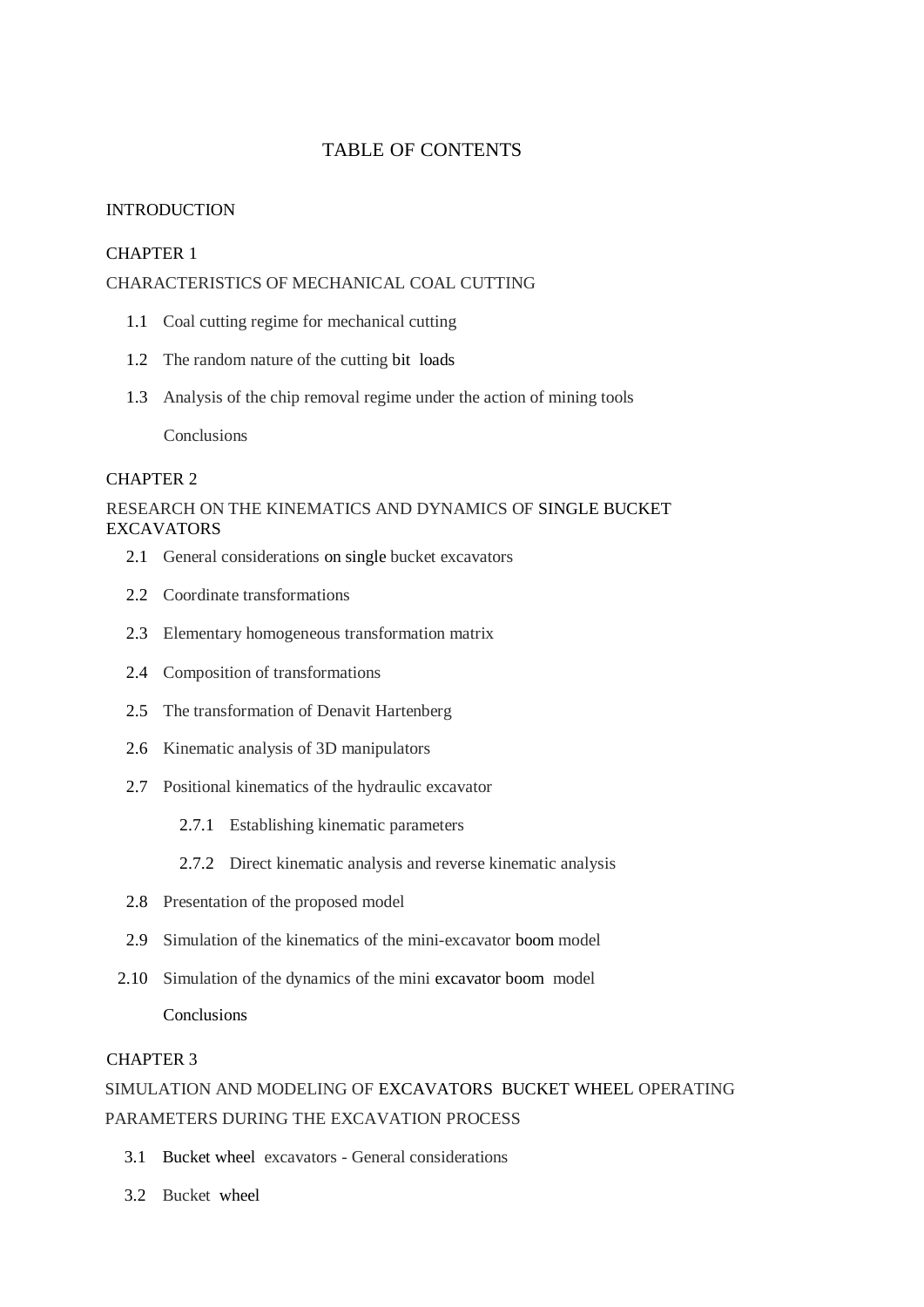- 3.3 Excavation parameters and their calculation
- 3.4 Study of the kinematics of the EsRc 1400 bucket wheel excavator model by numerical methods
- 3.5 Determination of the driving power of the bucket wheel excavator rotor based on the specific cutting energy by numerical methods
	- 3.5.1 Calculation of force and energy characteristics
	- 3.5.2 Presentation of the numerical method for calculating the drive power of the excavator's bucket wheel

Results

**Conclusions** 

#### CHAPTER 4

### RESULTS OF RESEARCH ON THE MODELING AND SIMULATION OF THE WORKING UNITS OF MINING SHEARER LOADERS

- 4.1 General considerations on shearer loaders
	- 4.1.1 Shearer loaders
	- 4.1.2 Roadheaders
- 4.2 Working regime of shearer loaders
	- 4.2.1 Particularities of the cutting regime of shearer loaders
	- 4.2.2 The trajectory of the bit and the longitudinal cross- section of the chip
- 4.3 Bits of shearer loaders
- 4.4 Working unit of shearer loaders
- 4.5 Calculation and choice of parameters of the working units of the shearer loaders
- 4.6 Numerical 3D modeling of the working units of the shearer loaders
	- 4.6.1 Modeling and simulation of the EL3000 shearer loader
	- 4.6.2 Virtual device for controlling the position of the cutting bits
	- 4.6.3 Modeling of the working unit of the CA-1 shearer loader
	- 4.6.4 Modeling of the axial-radial variable pitch drum van of the CA-1 shearer loader
	- 4.6.5 Modeling of the working unit of the CA-5 shearer loader
- 4.7 Conclusions

GENERAL CONCLUSIONS, OWN CONTRIBUTIONS AND RESEARCH DIRECTIONS **REFERENCES**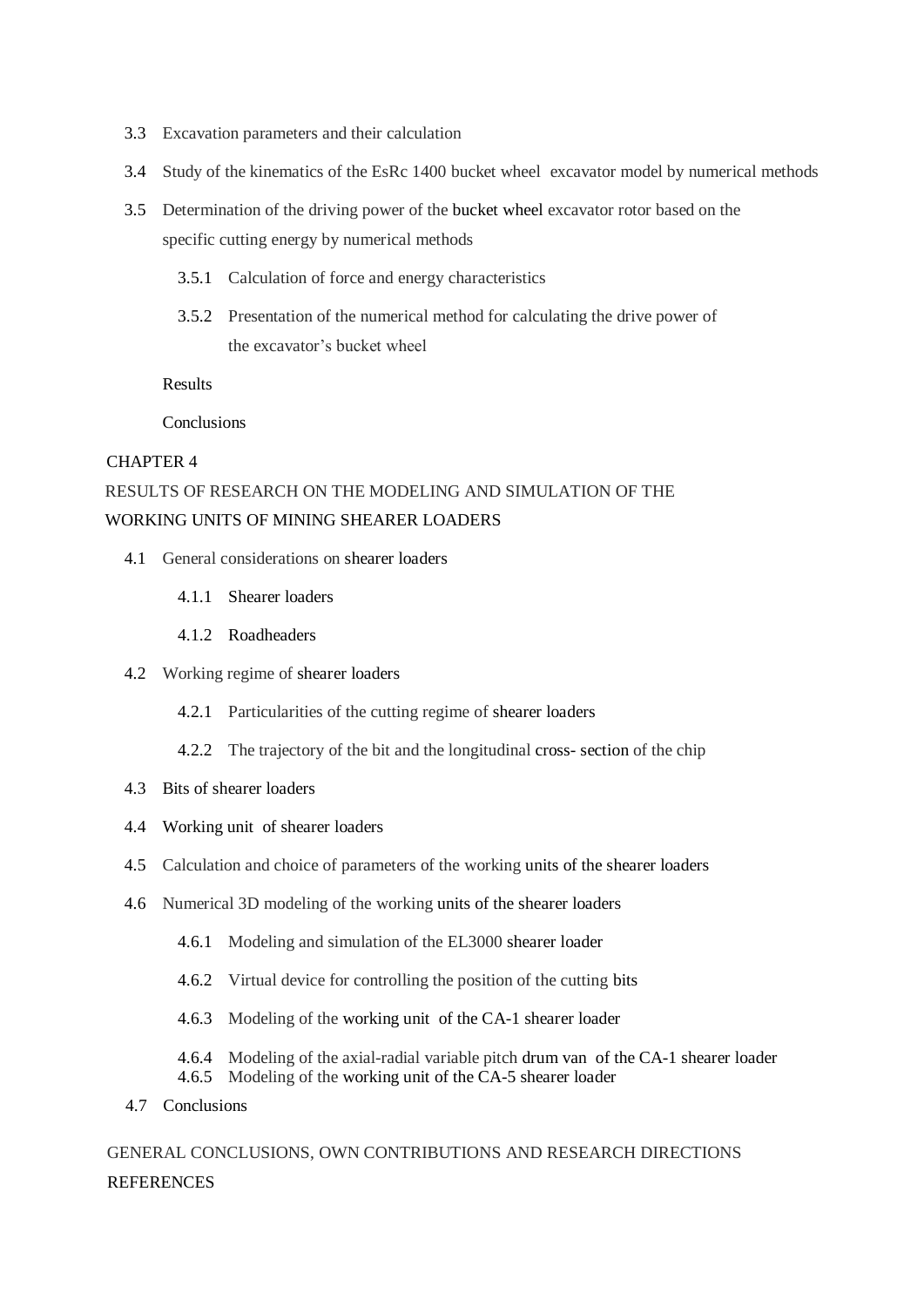The evolution of rock winning machines has recently undergone special developments, especially in terms of the extensive and especially intensive characteristics of the constructive and functional parameters. However, there are still underbeneficiated reserves about the design and manufacture of their working units, especially in terms of durability and adaptability to the wide variety of conditions of the technological environment in which they have to work.

In this sense, classical methods, based on experimental laboratory and field data, as well as theories burdened by simplifying hypotheses often lead to oversizing or incompatibilities that are discovered only after their manufacture.

For these reasons, it is necessary to implement flexible modeling and simulation methods that are easy to adapt to concrete situations for the interactive design and analysis of those products. From this point of view, the topic addressed in the thesis is particularly actual.

The objective pursued in this doctoral thesis is to demonstrate the applicability of modern modeling and simulation methods in the study, design and verification of the working units of winning machines used in the mining industry.

The originality of the paper consists in the fact that, starting from the findings and results presented in the literature and obtained in previous research activities, it managed to implement these theoretical and experimental methods in a coherent system, based on general purpose computer applications, adapted the needs of design and verification of this type of equipment.

As the field of application is particularly wide, we have limited the research to the machines with the widest use and with proven potential for further technological evolution. Both the theoretical developments and the proposed methods of analysis, exemplified on existing machines, are suitable for generalizations and sustainable applications in accordance with the trends of future evolution of these machines.

In the thesis we followed a logical chain from simple to complex, starting from the presentation of the theoretical elements and ending with concrete applications both at the level of each chapter and in the general structure of the paper.

The doctoral thesis is structured in four chapters of content, an introduction and a chapter of conclusions and personal contributions.

Thus, chapter 1 entitled ''CHARACTERISTICS OF MECHANICAL COAL CUTTING'', we analyzed the process of mechanical winning of rocks, with special reference to coal cutting.

We concluded, based on the presented findings that the study of the process of rocks winning by cutting involves establishing correlations between parameters that are specific to the extracted rock, constructive parameters of bits, working unit parameters, chip characteristics and functional parameters of the machine, by combining theoretical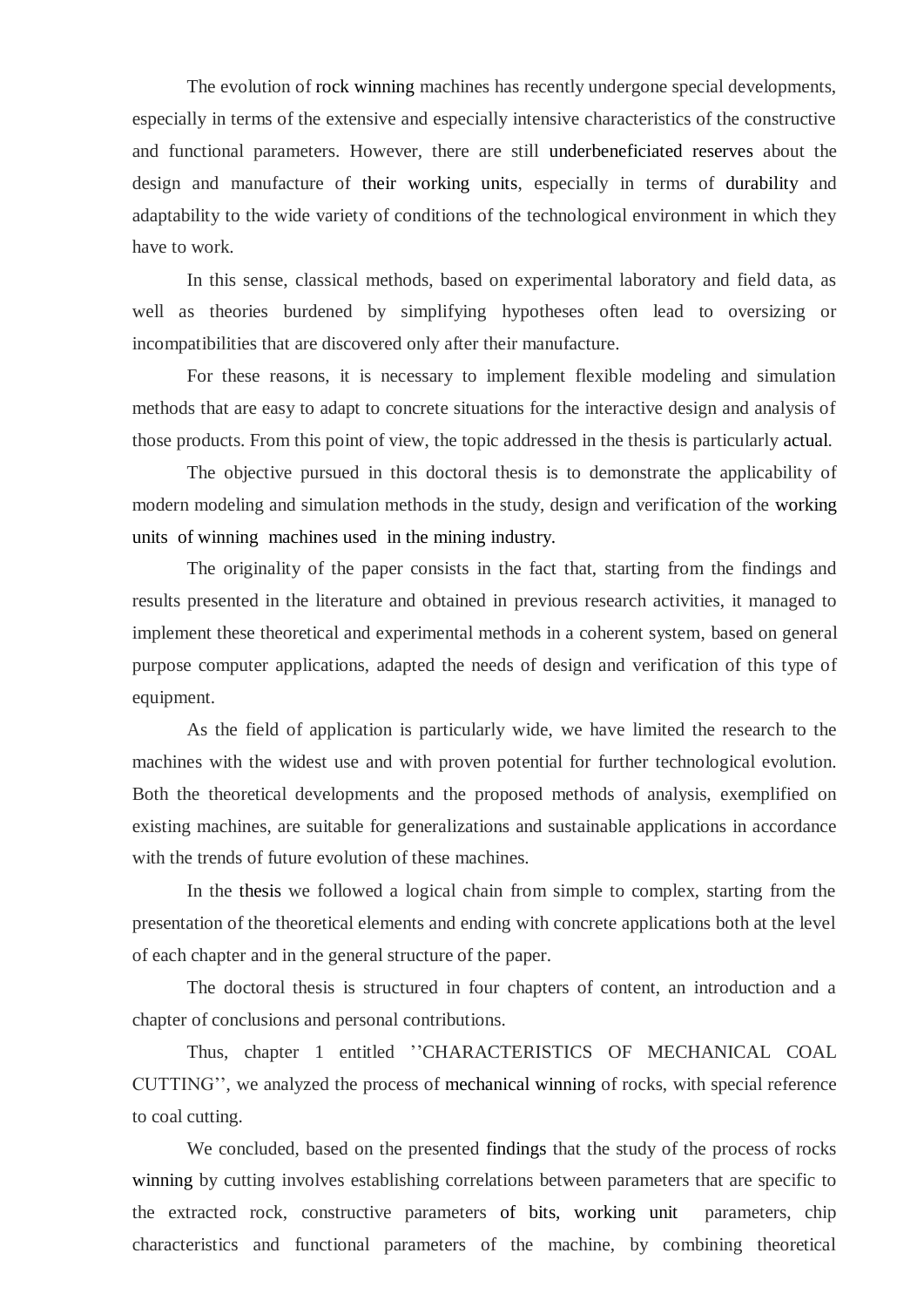developments. with experimental tests on test rig, and the analysis must be done from simple to complex, from the interaction of a bit with the rock body to the overall interaction of the working unit with the working face .

During the chapter we made illustrative, original graphic-computer models, which represent a preamble for the simulation models that we extended and developed later to detail the aspects related to the specialized extraction machines analyzed.

The second chapter, entitled ''RESEARCH ON THE KINEMATICS AND DYNAMICS OF SINGLE BUCKET EXCAVATORS'', is dedicated to research on the study by modeling and simulation, using computer applications, of single bucket excavators.

The essential feature of these machines, used for excavating and loading ore or rock materials, in mining and construction, is that their performance, such as work space, technological forces, cutting and loading capacity, are closely linked with the structure and operation, kinematics and dynamics of the bucket-boom mechanism.

Based on the theory of manipulators, creatively taken and adapted from the literature, we made a virtual model of the excavation system of an existing excavator, in the SOLIDWORKS application.

By simulation, on this model, we performed the kinematic and dynamic analysis of this system, for a complete excavation cycle, comprising the sequence of the stages of lowering the bucket, cutting, lifting, transporting and unloading the excavated material.

As a result of the simulation, we obtained the spatial trajectory of a tooth on the excavator bucket, we determined the size of the technological volume and the diagrams of variation in time of the speed and acceleration of this characteristic point on three directions.

On the same model, we simulated the dynamics of the excavation system, respectively we determined the power needed to carry out the excavation process in its different stages, taking into account, for each component the related technological, inertial and resistance forces, corresponding to the operating regime.

At the end of the chapter, we performed an analysis of the excavator's bucket loading by calculating the von Mises stress from the beginning of the bucket movement, until the completion of its discharge, taking into account all the forces acting on the bucket.

The working methods used and the results obtained, presented in this chapter are likely to confirm the correctness of the approach by modeling and simulation of the constructivefunctional aspects of this type of machine, characterized by a complex structure and kinematics.

Chapter 3, entitled ''SIMULATION AND MODELING OF THE BUCKET WHEEL OPERATING PARAMETERS OF THE EXCAVATOR DURING THE EXCAVATION PROCESS'', includes the results of research conducted on the study of the operation of bucket wheel excavators.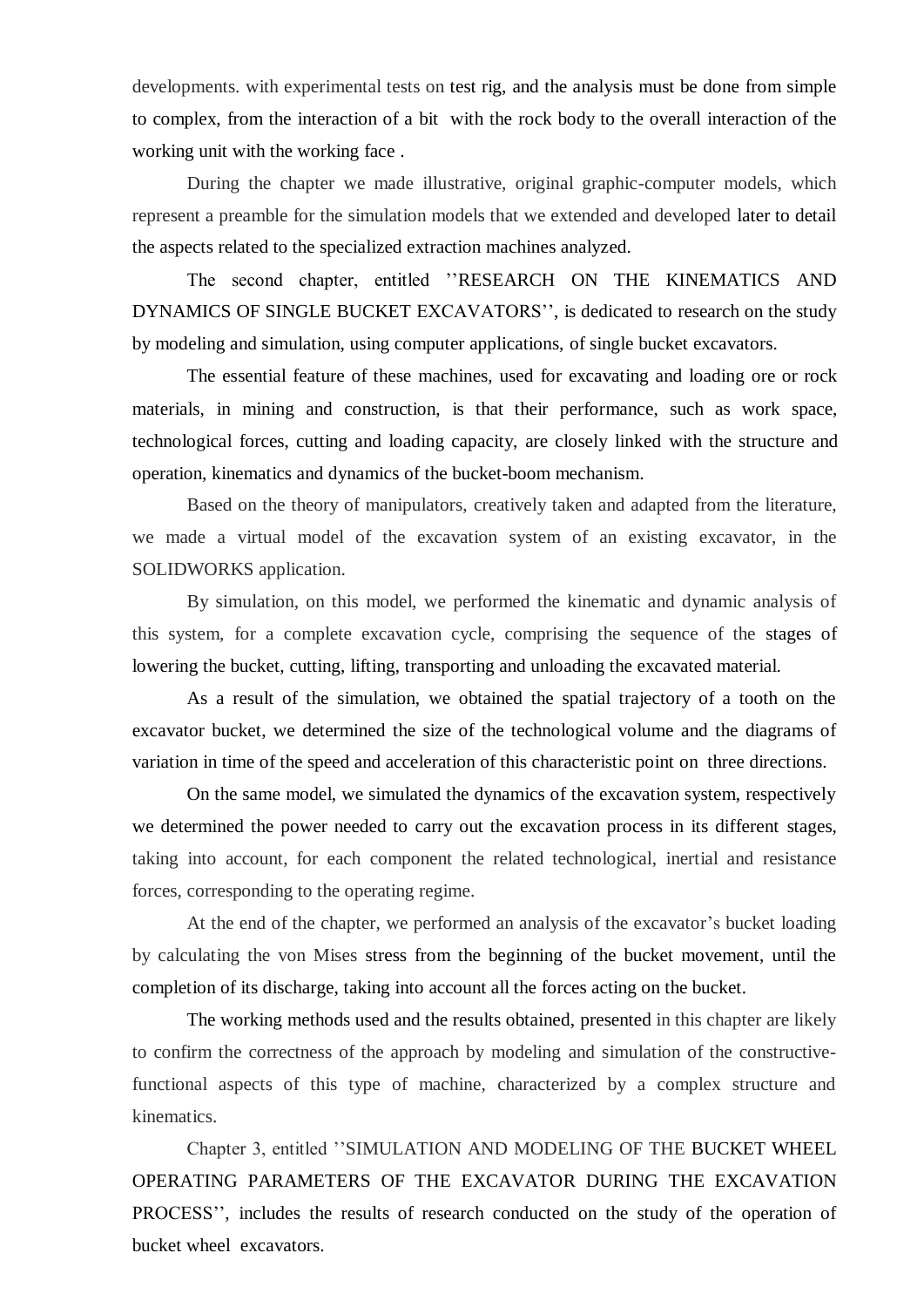This type of cutting-loading-hauling equipment is widely used in up-to-date open pit lignite mining operations, especially in Europe, both for the extraction, in continuous flow of the coal (lignite) and for the extraction of overburden rock.

Bucket wheel excavators are complex, expensive equipment with high installed power, and their improper operation can lead to financial losses or serious damage, which is why the approach of their study by modern methods, using computer aided tools, is particularly useful.

The most important structural-functional element of the bucket wheel excavator is the so-called load bearing structure, which includes the rotor (bucket wheel), the boom (arm) and the connecting elements to the infrastructure.

For this reason, in this chapter we have addressed in particular the aspects related to the parameters of the excavation regime, with reference to this equipment, systematizing the geometric, kinematic and functional parameters in a logical sequence and interdependence with the efficiency parameters of the excavation process, and namely excavation capacity and energy consumption.

In order to carry out the study, we made a computer graphic model of the rotor and the rotor-boom assembly, in the SOLIDWORKS application, a model that allowed the simulation of the excavation process, obtaining as output the trajectories of the cutting tool and diagrams of variation of metrics that characterize the kinematics and dynamics of the rotor.

Using this model, we developed and applied, for a specific case, a numerical method for calculating the drive power of the excavator's bucket wheel using computer modeling.

By the aforementioned numerical method, we established the correlation between the height of the excavated slice and the swivelling speed of the boom, in order to optimize the driving power of the bucket wheel and increase the energy efficiency of the excavation process, a method that can be applied in practice to increase excavator's performance. and reducing operating costs.

Chapter 4, entitled "RESULTS OF RESEARCH ON THE MODELING AND SIMULATION OF THE WORKING UNITS OF MINING SHEARER-LOADERS", refers to the main winning equipment used in underground coal mines, namely the sherarer-loaders.

In this chapter we have developed an interactive, graphical-numerical method of construction, modeling and simulation of the working units (drums) of mining shearer-loaders based on the realization, in the first phase of a simplified 3D model of the drum on which are built the helical vanes on which the bits are placed.

We have exemplified the proposed method on the working unit of a modern shearerloader, which is widely used in coal mines, worldwide.

For the modeling and simulation of the helical drum type working unit of this shearer-loader, we used the SOLIDWORKS application, which through its simulation and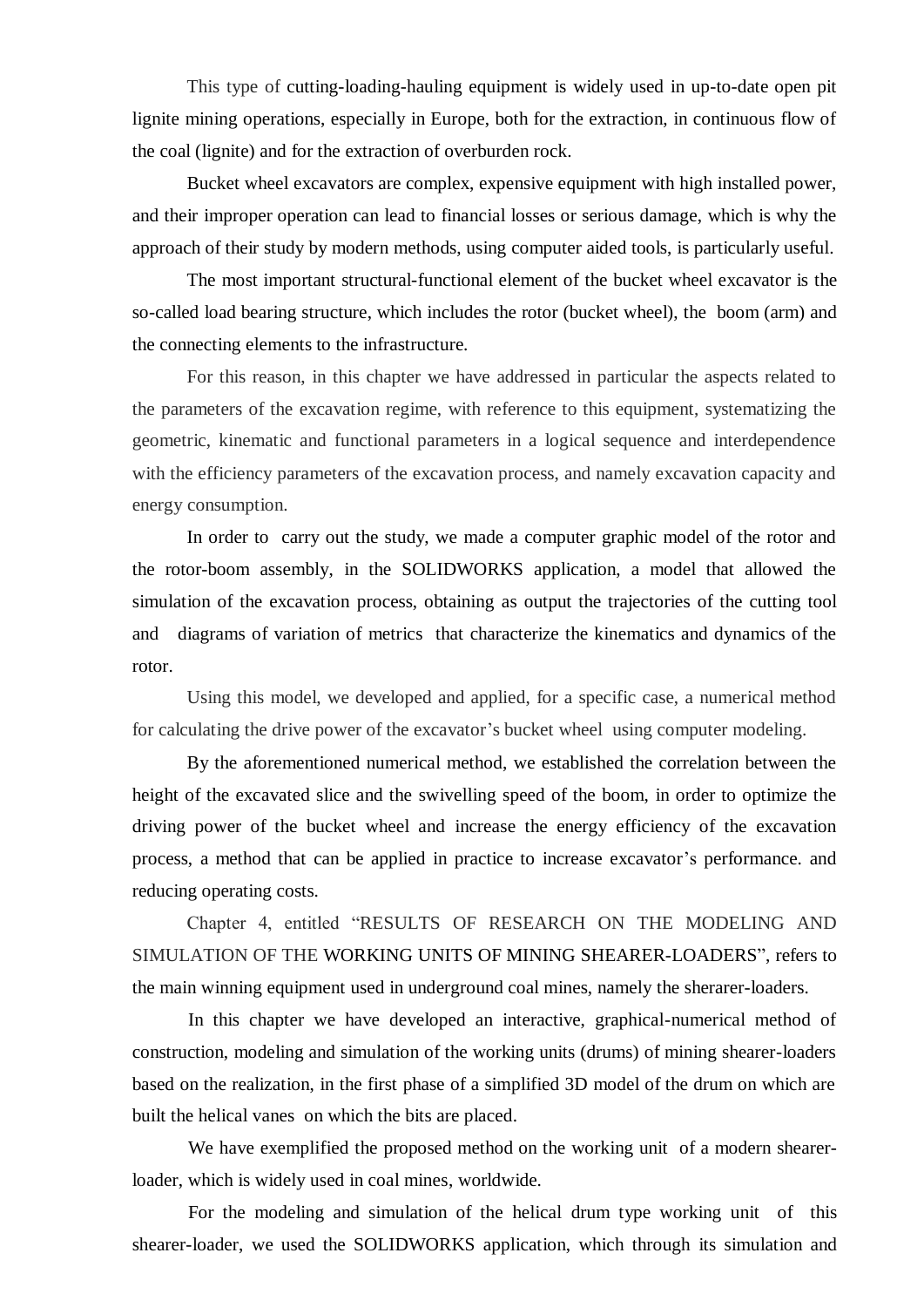visualization modeling facilities proved to be very useful and suitable for this purpose.

Based on the specifications resulting from the drum model made in this analysis, using the CAM component of the SOLIDWORKS application, we materialized, by 3D printing, a physical scale model of the drum. This proves that the study based on modeling and simulation with computer tools can be continued until the computer-aided manufacturing (CAM) phase, with the mention that, if suitable manufacturing equipment is available, prototypes of the systems can be made quickly in order to be assessed in real conditions.

 In order to analyze the efficiency of bits placement schemes at an existing or designed working units, we developed a virtual device that allows checking the parameters of bit placement schemes on the drum, which can also be used for geometric and kinematic analysis of the working units of the roadheaders, whose analysis is more difficult to achieve with classical methods, due to their more complex geometry and kinematics.

Using the 3D model of the drum and the bit lacing layout of the bits, we proposed a method of obtaing the chip breakout pattern, in which the chips are represented in 3D, so you can determine the actual volume of each chip and the total volume extracted at a complete rotation of the drum, a method which is an improvement of the classical method of manually constructing the unfolded cutting scheme.

We used the aforementioned application for modeling the drums of some mining shearer-loaders whose design and manufacturing was the subject of older design tasks of the Department of Industrial Mechanical Engineering and Transport of the University of Petroșani which were made with classical graphic and analytical means, which represented a high degree of difficulty and provided limited accuracy in the calculation of parameters and the establishment of technical specifications for manufacturing, especially in the case of helical drums with variable radial-axial pitch.

## GENERAL CONCLUSIONS, OWN CONTRIBUTIONS AND RESEARCH DIRECTIONS

#### CONCLUSIONS

- the study of the process of rock winning by cutting involves establishing correlations between parameters that are specific to the extracted rock, constructive parameters of bits, working unit parameters, chip characteristics and functional parameters of the machine, by combining theoretical developments with experimental tests on test rigs, and the analysis must be made from simple to complex, from the interaction of a bit with the rock mass to the overall interaction between the working unit and the rock mass;

- the essential feature of single bucket excavators, used for excavating and loading ore or rock materials, in mining and construction, is that their performance, such as work space, technological forces, cutting and loading capacity, are closely related to the structure and operation, the kinematics and dynamics of the bucket-boom mechanism, which can be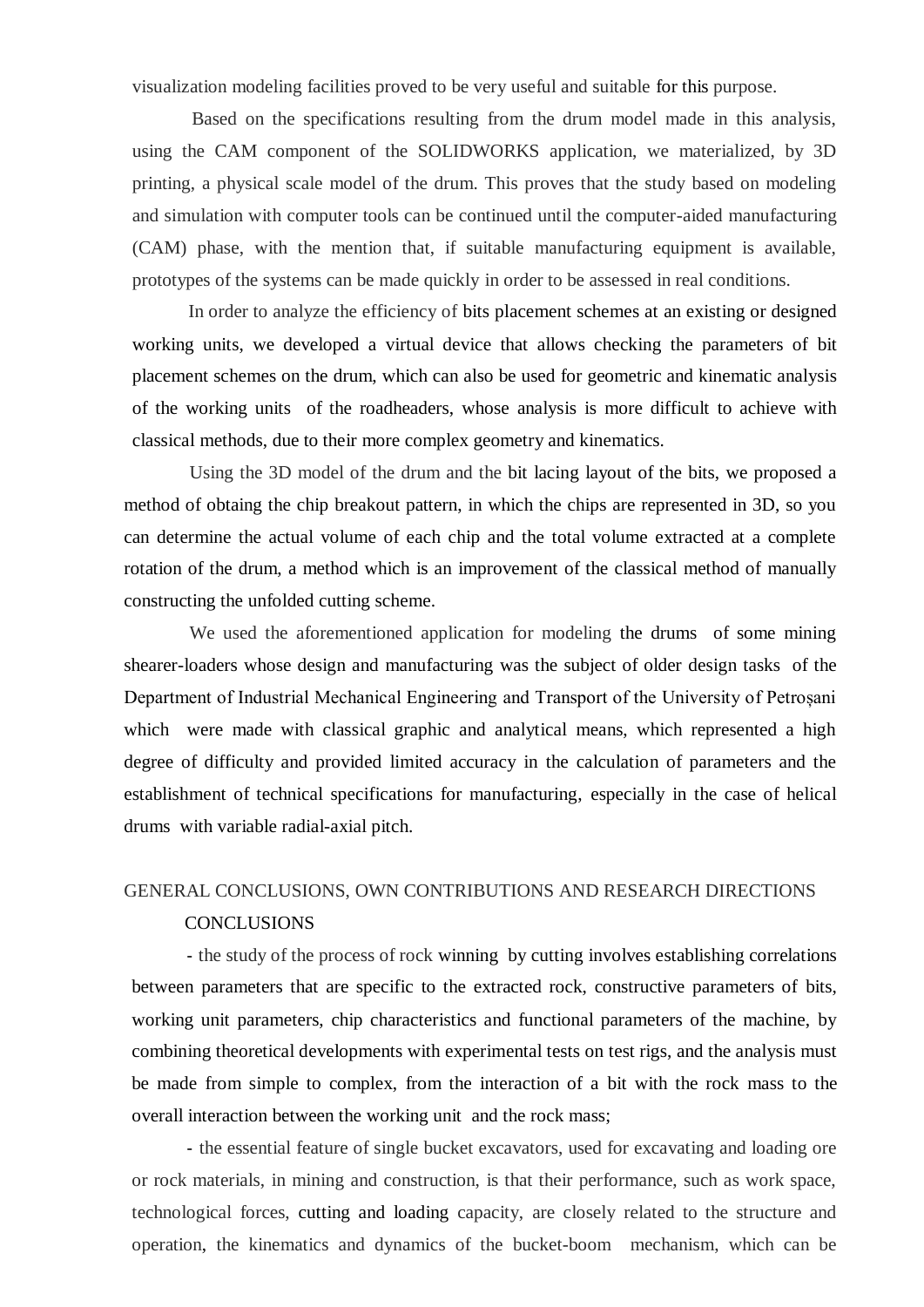studied based on the theory of manipulators, creatively adapted for the construction of a virtual model;

- the working methods used and the results obtained, confirm the correctness of the approach by modeling and simulation of the constructive-functional aspects of the excavator with arm and bucket, equipment characterized by a complex structure and kinematics;

- rotor excavators are complex, expensive equipment with high installed power, and their improper operation can lead to financial losses or serious damage, which is why the approach of their study by modern methods, which uses modeling and simulation using computer tools, is special useful;

- the study of the parameters of the excavation regime of bucket wheel excavators requires the systematization of geometric, kinematic and functional parameters in a logical sequence and in interdependence with the efficiency parameters of the excavation process, namely the excavation capacity and energy consumption;

- the problem of ensuring the equidistance between the cutting lines and the location of the bits on the cutting lines and on the edge of the drum vans, is the most difficult to achieve with precision in the classical method of design of the working units of the shearer loaders;

- by simulating on a digital model the working units of the shearer loaders, using the application made and presented, the operation of the respective working unit and of the whole shearer loader can be dynamically visualized, for the analysis of the operating behavior of an existing machine, under given conditions, or to check the functionality of a machine in the design stage;

- the model developed for the simulation of the working units of the shearer loaders can be extended for the geometric-kinematic analysis of the working units of the roadheaders, whose analysis is more difficult to perform with classical methods, due to their more complex geometry and kinematics.

#### OWN CONTRIBUTIONS

- creation of illustrative, original graphic-computer models, which constitute the starting point for the extended simulation models and later developed for the detailing of the aspects related to the analyzed specialized extraction machines;

- creation of a virtual model of the excavation system of an existing single bucket excavator, in the SOLIDWORKS application;

- performing the kinematic and dynamic analysis, by simulation, on this model, of the mentioned system, for a complete excavation cycle, comprising the sequence of the stages of lowering the bucket, cutting, lifting, transporting and unloading the excavated material;

- establishing, by simulation on the realized model, of the spatial trajectory of a tooth on the excavator's bucket;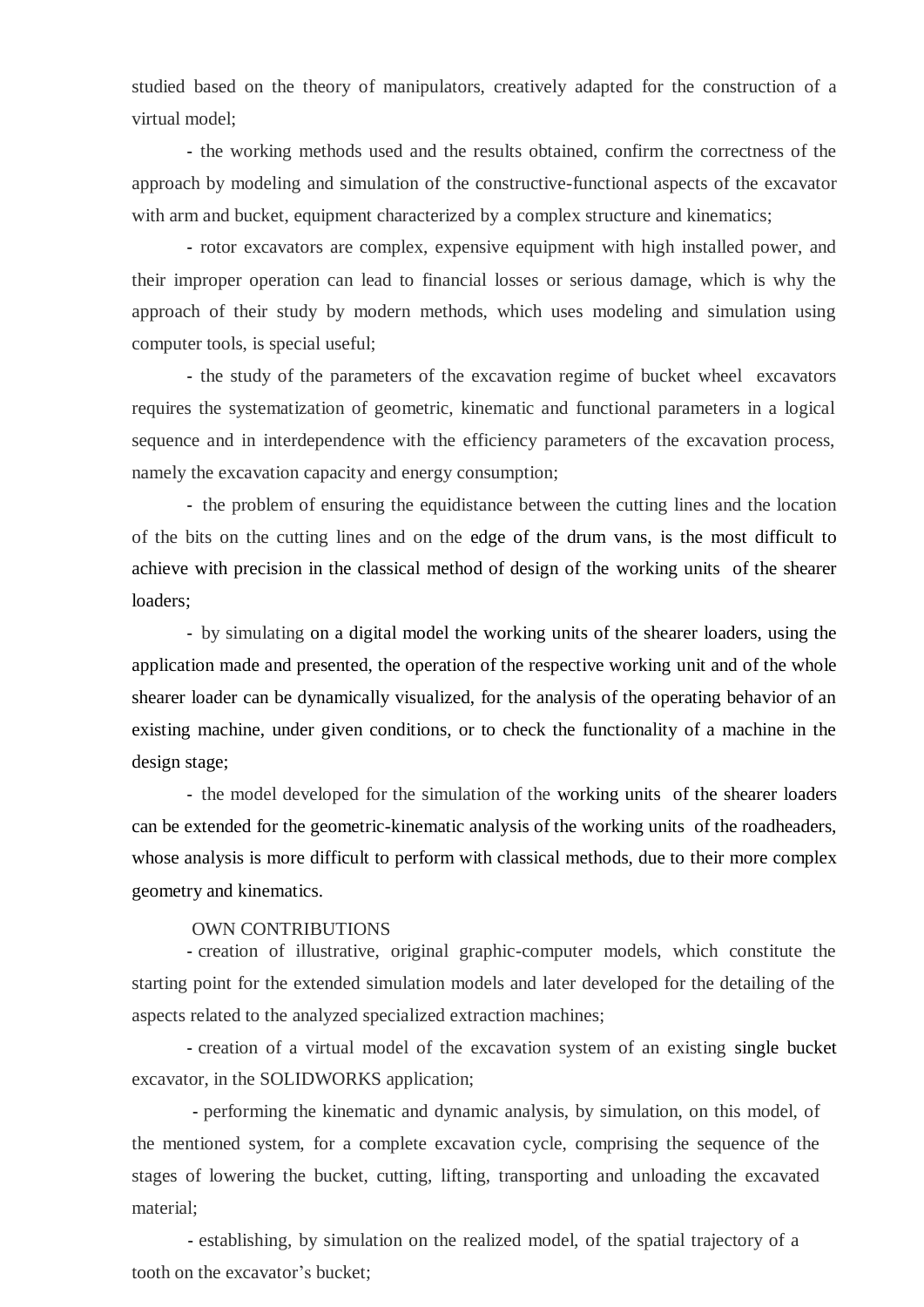- determining the size of the technological volume and drawing the diagrams of variation in time of the speed and acceleration of a characteristic point on three directions;

- by simulating on the model the dynamics of the excavation system, we determined the power necessary to carry out the excavation process in its different stages, taking into account, for each component part the related technological, inertial and resistance forces, corresponding to the operating regime;

- performing an analysis of the excavator's bucket loading by calculating the von Mises stress from the beginning of the bucket movement until the end of its unloading, taking into account all the forces acting on the bucket;

- creation of a computer graphic model of the bucket wheel and of the bucket wheelboom assembly, in the SOLIDWORKS application;

- simulation on this model of the operation of the excavation mechanism and determination in this way of the tooth trajectories and of the diagrams of variation of the metrics that characterize the kinematics and dynamics of the bucket wheel;

- elaboration and application, for a concrete case, of a numerical method for calculating the driving power of the bucket wheel, by computer modeling;

- establishing, by the aforementioned numerical method, the correlation between the height of the excavated slice and the swiveling speed of the boom;

- the resulting diagram can be applied in practice to optimize the driving power of the bucket wheel and increase the energy efficiency of the excavation process;

- we developed an interactive, graphical-numerical method of construction, modeling and simulation of the working unit of the shearer-loaders;

- I materialized, by 3D printing, a physical scale model of the drum of a real shearerloader, which was the object of analysis, based on the export of the specifications resulting from the model, using the CAM component of the SOLIDWORKS application;

- I have developed a virtual device, made with computer means, which allows the verification of the parameters of the schemes of placement of the bits on the working unit of the shearer-loaders, at the existing or designed ones;

- I proposed a method for making the spatial cutting scheme, in which the chips are represented in 3D, so that the actual volume of each chip and the total volume extracted at a complete rotation of the drum can be determined, which is an improvement of the classical method of construction of the unfolded cutting scheme;

- modeling of the working units of some shearer-loaders whose design and realization was initially realized with classical graphical and analytical means, offering a higher precision in the calculation of the parameters and establishing the technical specifications for manufacturing, especially in the case of radially-axial variable pitch helical drums.